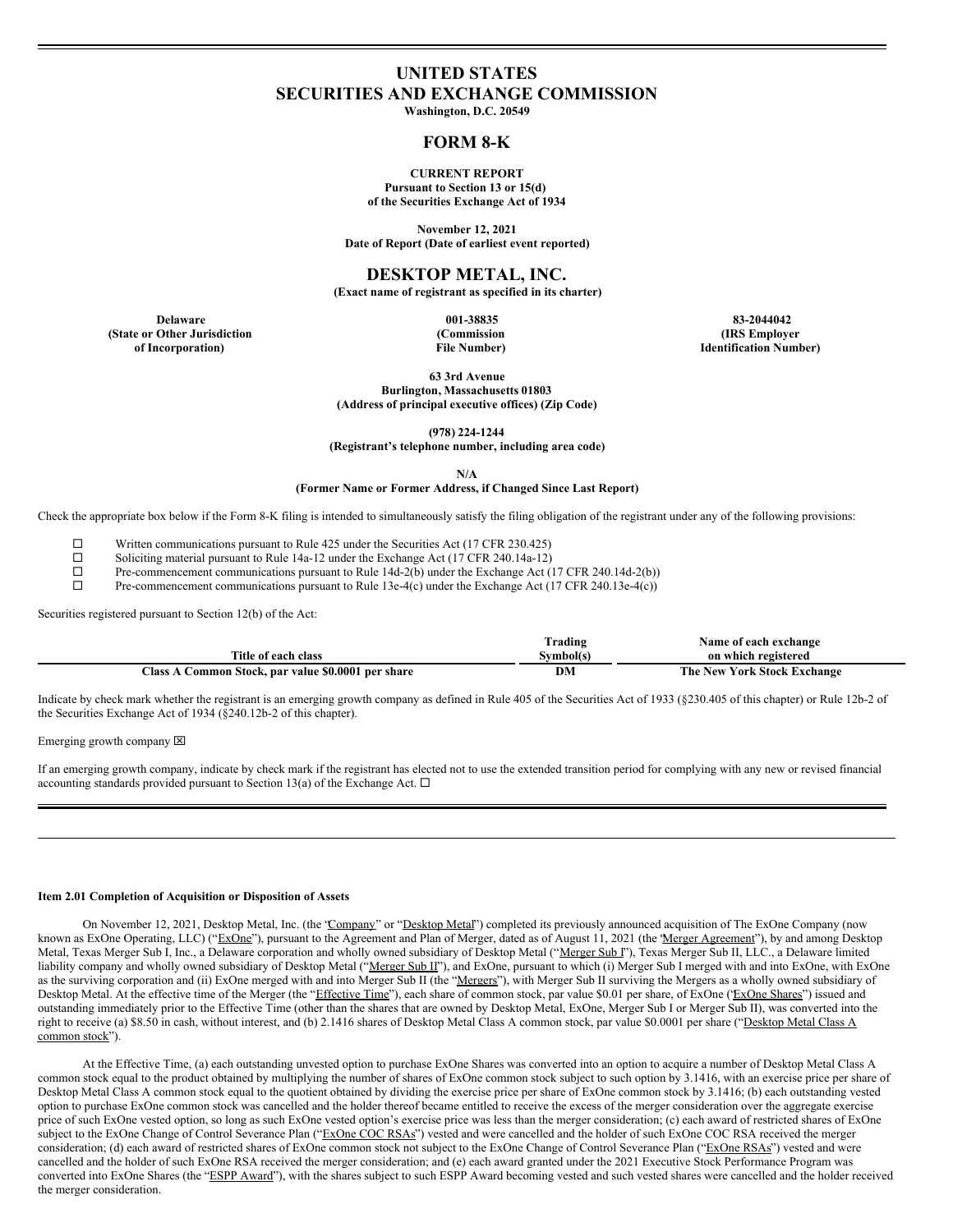In connection with the closing of the Mergers, Desktop Metal paid approximately \$191.4 million in cash and issued approximately 48.2 million shares of Desktop Metal Class A common stock to former holders of ExOne Shares, including 0.6 million shares of Desktop Metal Class A common stock to former holders of ExOne vested options, ExOne COC RSAs, ExOne RSAs and ExOne ESPP Awards.

The issuance of Desktop Metal Class A common stock in connection with the Merger Agreement was registered under the Securities Act of 1933 pursuant to Desktop Metal's registration statement on Form S-4 (Registration No. 333-259564) declared effective by the Securities and Exchange Commission (the "SEC") on October 8, 2021 (the "Registration Statement"). The proxy statement/prospectus in the Registration Statement contains additional information about the Mergers.

The ExOne Shares, which traded under the symbol "XONE," will no longer trade on, and are being delisted from, the Nasdaq Stock Market.

The foregoing description of the Mergers contained in this Item 2.01 does not purport to be complete and is qualified in its entirety by reference to the Merger Agreement, which is filed as Exhibit 2.1 to this Current Reporting on Form 8-K and is incorporated by reference herein.

#### **Item 7.01 Regulation FD Disclosure**

On November 12, 2021, Desktop Metal issued a press release announcing the closing of the Mergers. A copy of the press release is attached as Exhibit 99.1 to the Current Report on Form 8-K.

1

## **Item 9.01 Financial Statements and Exhibits.**

#### (a) Financial Statements of Businesses Acquired.

The audited consolidated financial statements of ExOne, as of and for the years ended December 31, 2020 and 2019, including the independent auditor's report thereon and the notes related thereto, are filed as Exhibit 99.2 to this Current Report on Form 8-K and are incorporated herein by reference.

The unaudited interim consolidated financial statements of ExOne, as of September 30, 2021, and for the nine months ended September 30, 2021 and 2020, and the notes related thereto, are filed as Exhibit 99.3 to this Current Report on Form 8-K and are incorporated herein by reference.

#### (b) Pro Forma Financial Information.

The pro forma financial information required by this item will be filed by amendment to this Current Report on Form 8-K within 71 calendar days after the date on which this Current Report is required to be filed.

(d) Exhibits.

The exhibits listed in the following Exhibit Index are filed as part of this Report.

 $\mathcal{L}$ 

## **EXHIBIT INDEX**

- [2.1](https://www.sec.gov/Archives/edgar/data/1754820/000110465921104178/tm2124914d1_ex2-1.htm) Agreement and Plan of Merger, dated as of August 11, 2021, by and among Desktop Metal, Inc., Texas Merger Sub I, Inc., Texas Merger Sub II, Inc., and The ExOne Company [\(incorporated](https://www.sec.gov/Archives/edgar/data/1754820/000110465921104178/tm2124914d1_ex2-1.htm) by reference to Exhibit 2.1 of the Form 8-K/A of Desktop Metal Inc. filed with the SEC on August 12, 2021).
- [23.1](#page-3-0) Consent of Schneider Downs & Co., Inc., [independent](#page-3-0) registered public accounting firm for ExOne.

[99.1](#page-4-0) Press release, dated [November](#page-4-0) 9, 2021.

- 99.2 Audited consolidated financial statements of The ExOne Company as of and for the years ended December 31, 2020 and 2019, including the independent auditor's report thereon, and the notes related thereto (incorporated by reference to ExOne's Annual Report on Form 10-K (Part II, Item 8 therein) filed on March 11, 2021).
- 99.3 Unaudited interim consolidated financial statements of The ExOne Company as of September 30, 2021, and for the nine months ended September 30, 2021 and 2020, and the notes related thereto (incorporated by reference to ExOne's Quarterly Report on Form 10-Q (Part I, Item 1 therein) filed on November 12, 2021).

104 Cover Page Interactive Data File (embedded within the Inline XBRL document).

3

## **SIGNATURES**

Pursuant to the requirements of the Securities Exchange Act of 1934, the registrant has duly caused this report to be signed on its behalf by the undersigned hereunto duly authorized.

## Date: November 12, 2021 **DESKTOP METAL, INC.**

**By: /s/ Meg Broderick Name: Meg Broderick Title: General Counsel and Corporate Secretary**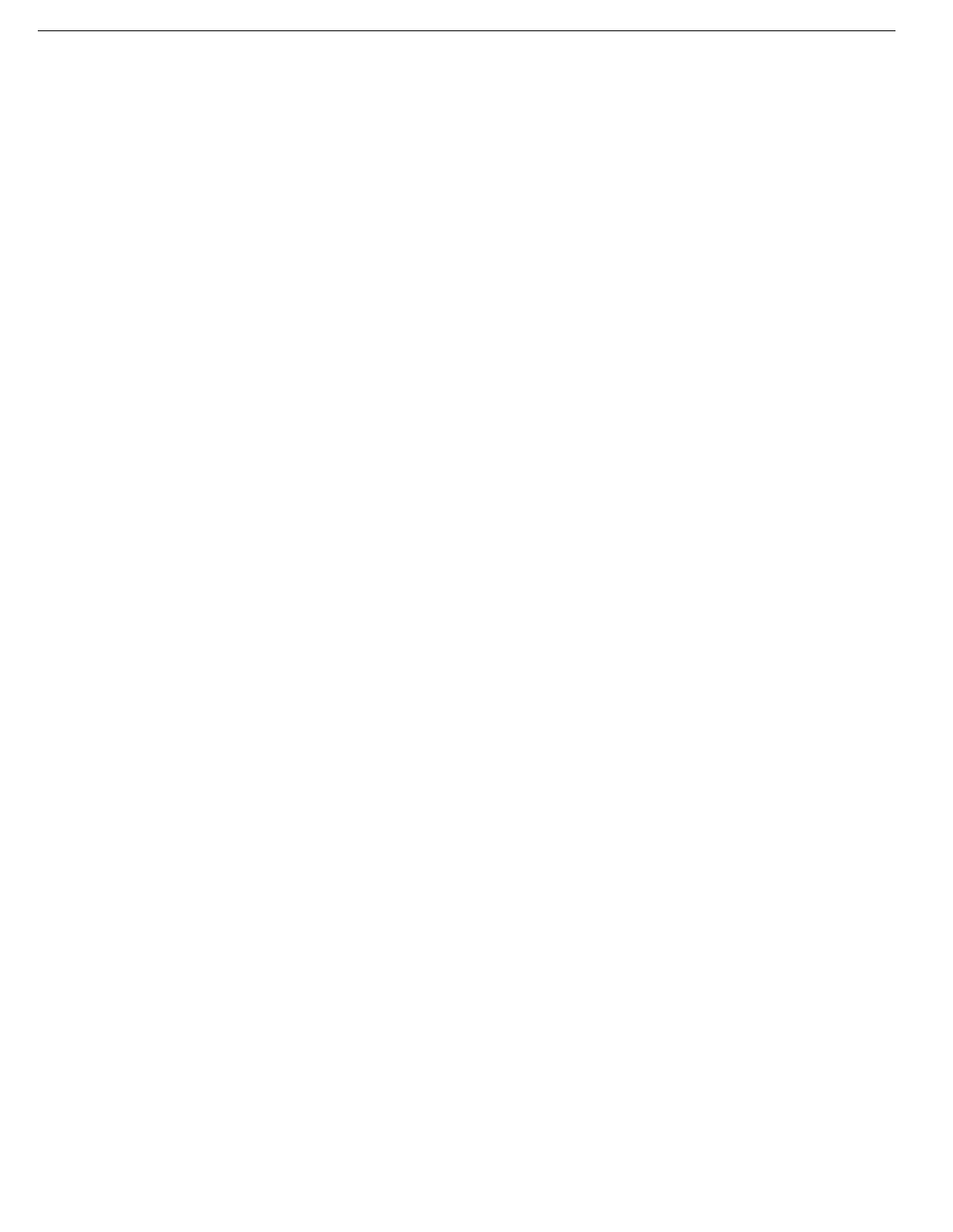## CONSENT OF INDEPENDENT REGISTERED PUBLIC ACCOUNTING FIRM

<span id="page-3-0"></span>We hereby consent to the incorporation by reference Desktop Metal, Inc.'s Registration Statement on Form S-8 (File No. 333-256722) of our report dated March 11, 2021, relating to the consolidated financial statements of The ExOne Company and Subsidiaries appearing in the entity's Annual Report on Form 10-K for the year ended December 31, 2020.

/s/ Schneider Downs & Co., Inc.

Pittsburgh, Pennsylvania November 12, 2021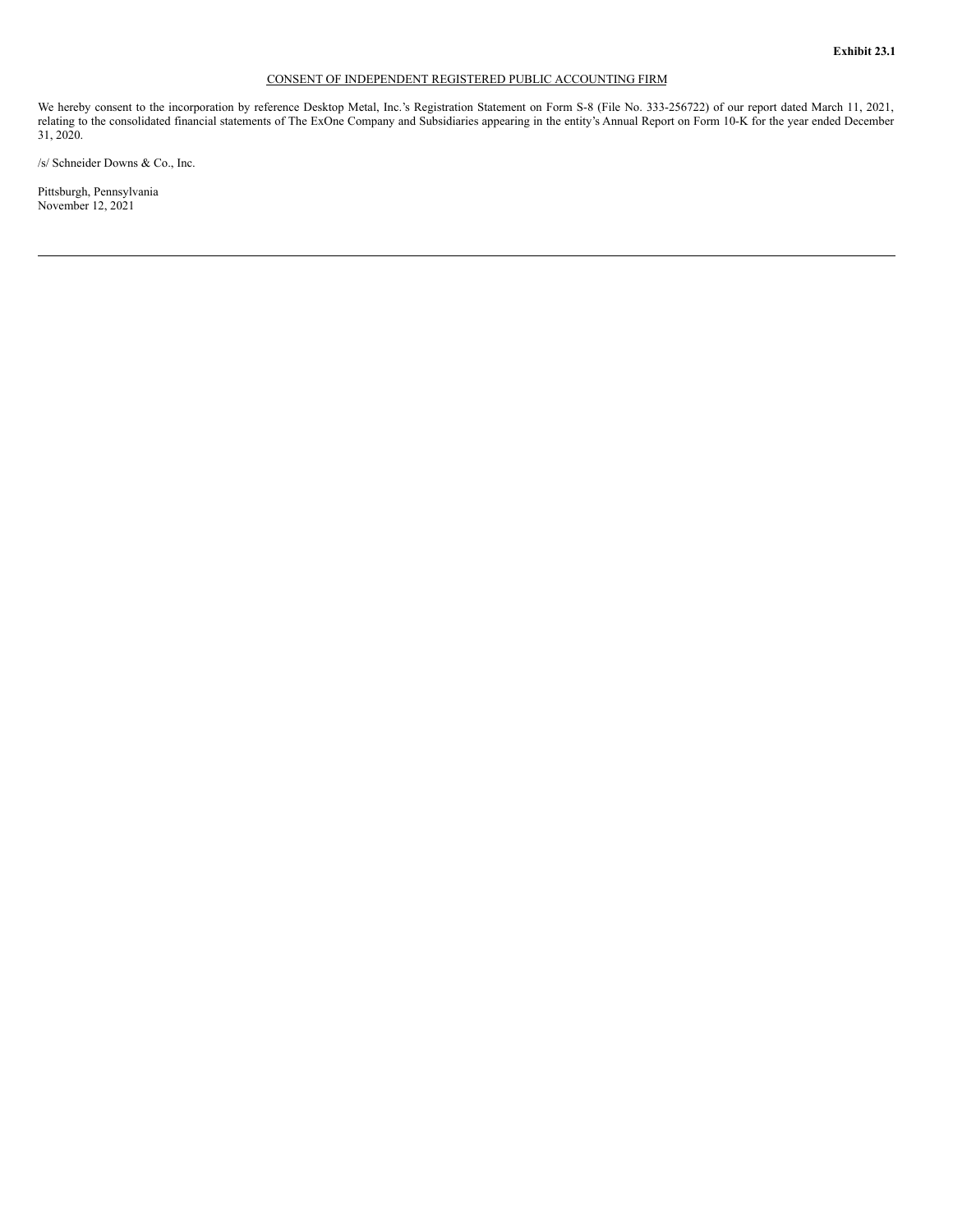# **Desktop Metal Completes Acquisition of ExOne, Cementing Its Leadership in Additive Manufacturing for Mass Production**

#### <span id="page-4-0"></span>November 12, 2021

BOSTON – Desktop Metal, Inc. (NYSE: DM) ("Desktop Metal") today announced it has successfully completed its acquisition of The ExOne Company (NASDAQ: XONE) ("ExOne") following approval by a majority of ExOne's shareholders.

The acquisition reinforces Desktop Metal's leadership in additive manufacturing (AM) for mass production. ExOne extends Desktop Metal's product platforms with complementary solutions to create an unparalleled AM portfolio that offers industry-leading throughput, flexibility, and materials breadth, providing customers with a variety of options to address their specific application. Desktop Metal is committed to supporting ExOne's existing customers around the world, as well as leveraging its global distribution network alongside ExOne's direct sales force to provide businesses of all sizes with broader access to its AM 2.0 solutions and expanding materials library.

"This acquisition is a landmark moment for the additive manufacturing industry and creates an unmatched portfolio that strengthens Desktop Metal's ability to accelerate the adoption of AM 2.0," said Ric Fulop, Founder and CEO of Desktop Metal. "We are proud to welcome ExOne's talented team to Desktop Metal and to move forward as one company focused on the mass production of end-use parts through AM. We've begun the process of careful integration with the goal of driving outsized growth for the combined company in the years to come. We believe Desktop Metal is uniquely positioned to provide the widest range of end-use applications, and we are excited about the value creation opportunity for our customers, partners, shareholders, and employees."

Under the terms of the agreement, ExOne shareholders received \$8.50 in cash and \$16.43 in shares of Desktop Metal common stock for each share of ExOne common stock, for a total purchase price of approximately \$24.93 per share, representing a transaction value of \$561.3 million, including ExOne cash and cash equivalents, based on the 20-day volume weighted average price (VWAP) of Desktop Metal common stock on November 9, 2021. Desktop Metal and ExOne notified NASDAQ of the completion of the acquisition and requested that NASDAQ file a notification of delisting with the Securities and Exchange Commission ("SEC") on ExOne's behalf. Desktop Metal expects that the delisting of ExOne's common stock from the NASDAQ stock exchange will formally become effective by 5:30pm EST on November 12, 2021.

ExOne will continue to operate as a wholly owned subsidiary of Desktop Metal and will remain headquartered in North Huntingdon, Pennsylvania.

#### **About Desktop Metal**

Desktop Metal, Inc., based in Burlington, Massachusetts, is accelerating the transformation of manufacturing with an expansive portfolio of 3D printing solutions, from rapid prototyping to mass production. Founded in 2015 by leaders in advanced manufacturing, metallurgy, and robotics, the company is addressing the unmet challenges of speed, cost, and quality to make additive manufacturing an essential tool for engineers and manufacturers around the world. Desktop Metal was selected as one of the world's 30 most promising Technology Pioneers by the World Economic Forum, named to MIT Technology Review's list of 50 Smartest Companies, and the 2021 winner of Fast Company's Innovation by Design Award in materials.

For more information, visit www.desktopmetal.com.

## **Forward-looking Statements**

This press release includes forward-looking statements within the meaning of Section 27A of the Securities Act of 1933, as amended, and Section 21E of the Securities Exchange Act of 1934, as amended. All statements other than statements of historical facts contained in this press release, including statements regarding the anticipated benefits of the described transaction, the anticipated impact of the transaction on Desktop Metal's future results of operations and financial position, the amount and timing of synergies from the proposed transaction, and other aspects of Desktop Metal's operations or results, are forward-looking statements. These statements involve known and unknown risks, uncertainties and other important factors that may cause actual results, performance or achievements to be materially different from any future results, performance or achievements expressed in or implied by the forward-looking statements. In some cases, you can identify forward-looking statements by terms such as "may," "will," "should," "expect," "plan," "anticipate," "could," "intend," "target," "project," "contemplate," "believe," "estimate," "predict," "potential" or "continue" or the negative of these terms or other similar expressions. The forward-looking statements in this press release are only predictions. Desktop Metal has based these forward-looking statements on current information and management's current expectations and beliefs. These forward-looking statements speak only as of the date of this press release and are subject to a number risks and uncertainties, including, without limitation, the following: the effect of the transaction on the ability of Desktop Metal to retain and hire key personnel and maintain relationships with customers, suppliers and others with whom they do business; risks that the transaction disrupts current plans and operations; the successful integration of Desktop Metal's and ExOne's businesses and realization of synergies and benefits; the ability of Desktop Metal to implement business plans, forecasts and other expectations following the completion of the transaction; the risk that actual performance and financial results following completion of the transaction differ from projected performance and results; and business disruption following the transaction. For additional information about other risks and uncertainties that could cause actual results of the transaction to differ materially from those described in or implied by the forward-looking statements in this proxy statement/prospectus of Desktop Metal's business, financial condition, results of operations and prospects generally, please refer to Desktop Metal's reports filed with the SEC, including without limitation the "Risk Factors" and/or other information included in the Form 8-K filed by Desktop Metal in connection with the closing of the transaction, the Form 10-Q filed with the SEC on August 11, 2021 and such other reports as Desktop Metal has filed or may file with the SEC from time to time. While the list of factors presented here is considered representative, no such list should be considered to be a complete statement of all risks and uncertainties. Unlisted factors may present significant additional obstacles to the realization of forward-looking statements. Except as required by applicable law, Desktop Metal will not update any forward-looking statements to reflect new information, future events, changed circumstances or otherwise.